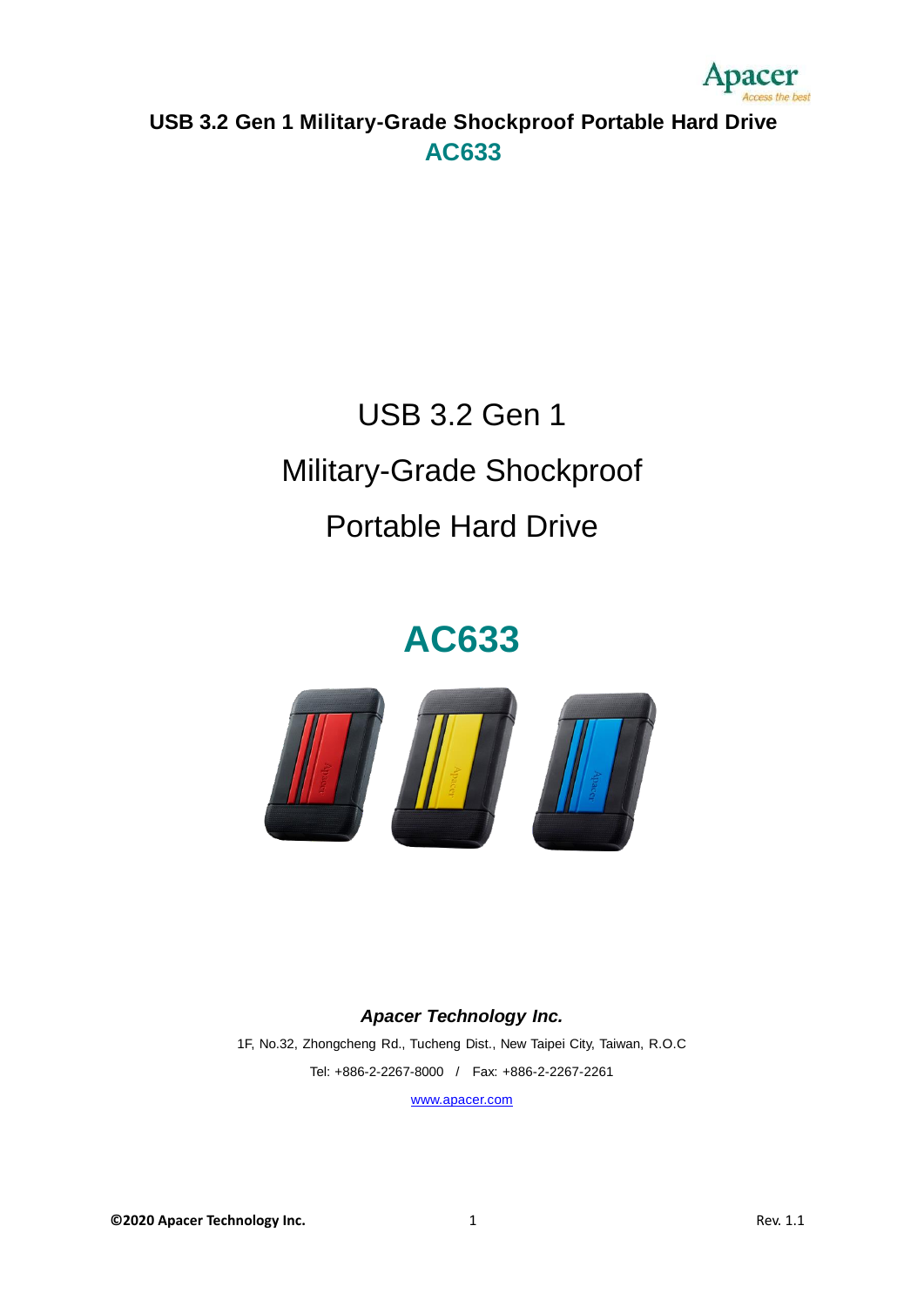

### **Table of Contents**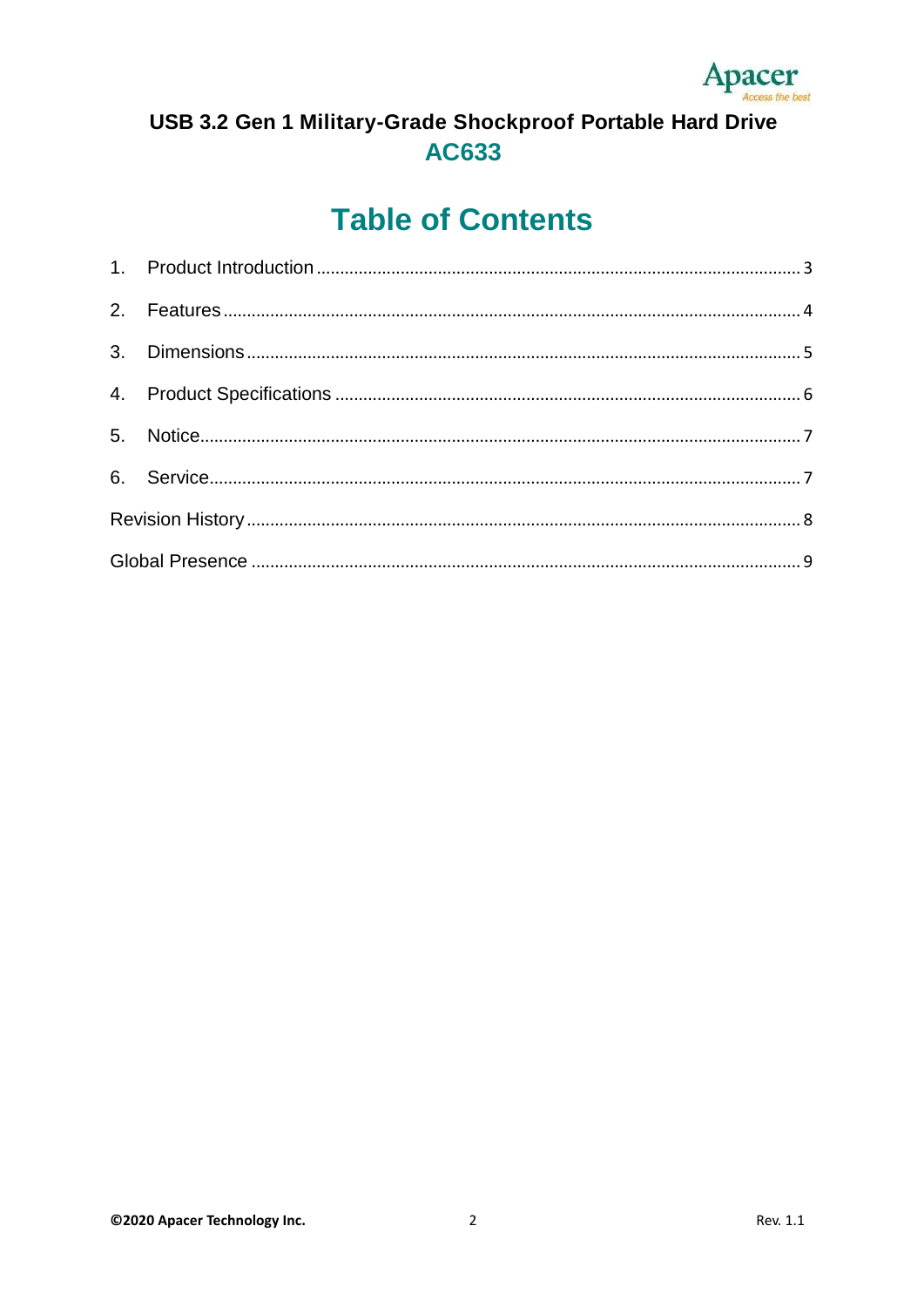

### <span id="page-2-0"></span>**1.Product Introduction**

The AC633 2.5" portable hard drive features the new SuperSpeed USB 3.2 Gen1 standard with military-grade shockproof protection and business style design.

AC633 presents supreme taste of classical and sporty design with top standard the U.S. military-grade shockproof standard (MIL-STD-810G 516.6 Procedure IV: transit drop test), it is the best companion for professional users to keep their valuable documents free from any outdoor harsh environments. AC633 is equipped with USB 3.2 Gen 1 interface, high-level of anti-shock protection and capacity to meet high-end consumers' needs.

AC633 unique internal suspension structure can reduce vibrations while minimizing the impacts caused by accidental movements. With thorough rubber coverage at the exterior, AC633 can withstand spraying water and dust. No matter encountered rain or dust, it can easily handle these situations.

Available in 1TB, 2TB, 4TB & 5TB. AC633 supports the Plug & Play function and can easily handle large files like 4K videos, multimedia files, and various documents; it is also a perfect booster for ultra-thin laptops, which usually have limited memory storage. A reassuring 3-year warranty is in place guarantee the best of storage experience for all users.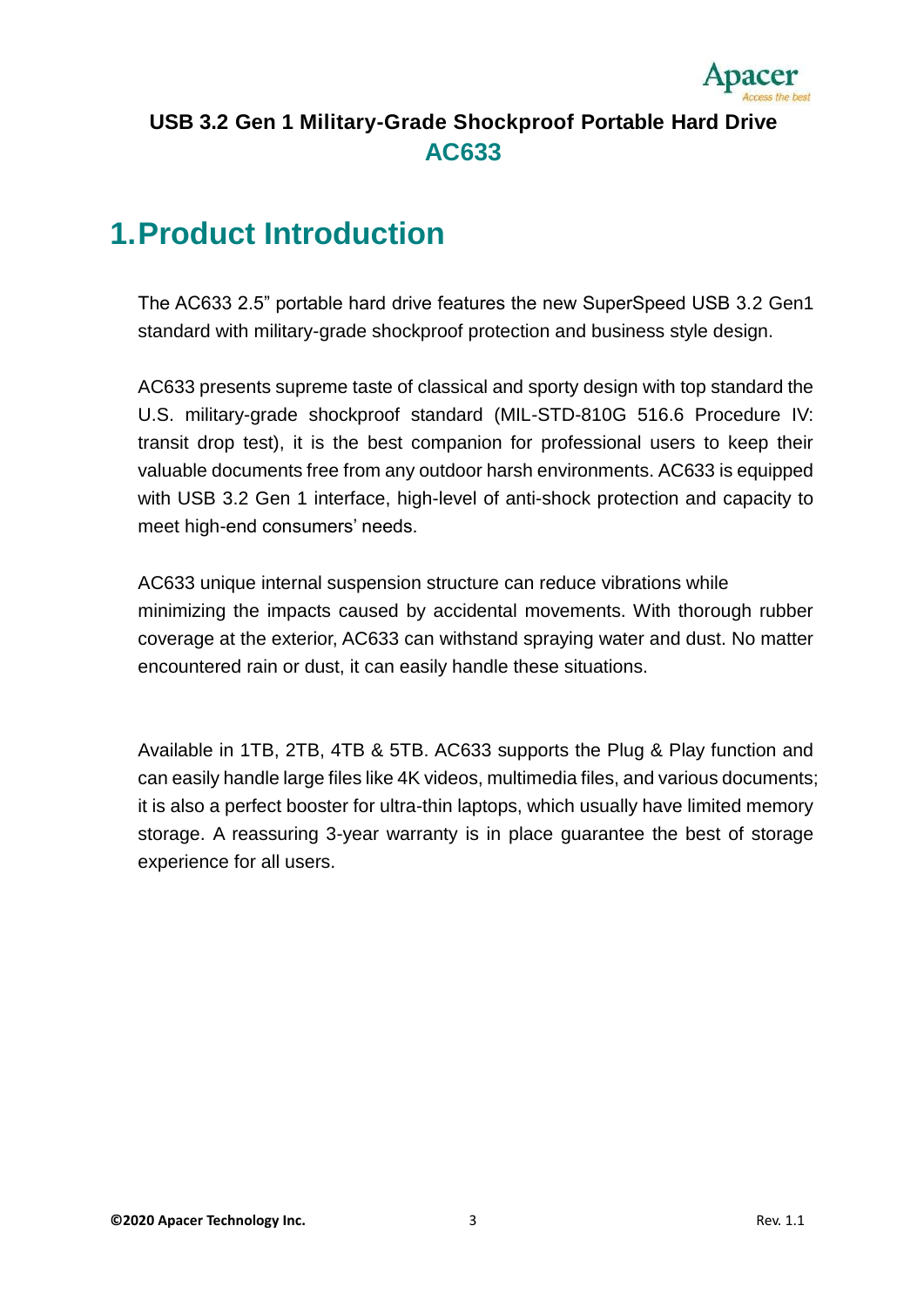

### <span id="page-3-0"></span>**2.Features**

- USB 3.2 Gen 1 2.5" portable hard drive
- Compliant with the U.S. Military-grade drop test standard MIL-STD-810G 516.6 Procedure IV (transit drop test of a freefall test 122cm on 26 contact points)
- Anti-vibration with internal suspension structure
- IP55 Certified for Dustproof and Waterproof Functions
- USB Type-A female connector provides sturdy & solid plug/ unplug ability
- Supports Plug & Play and easy to use
- Supported capacity: 1TB , 2TB, 4TB, 5TB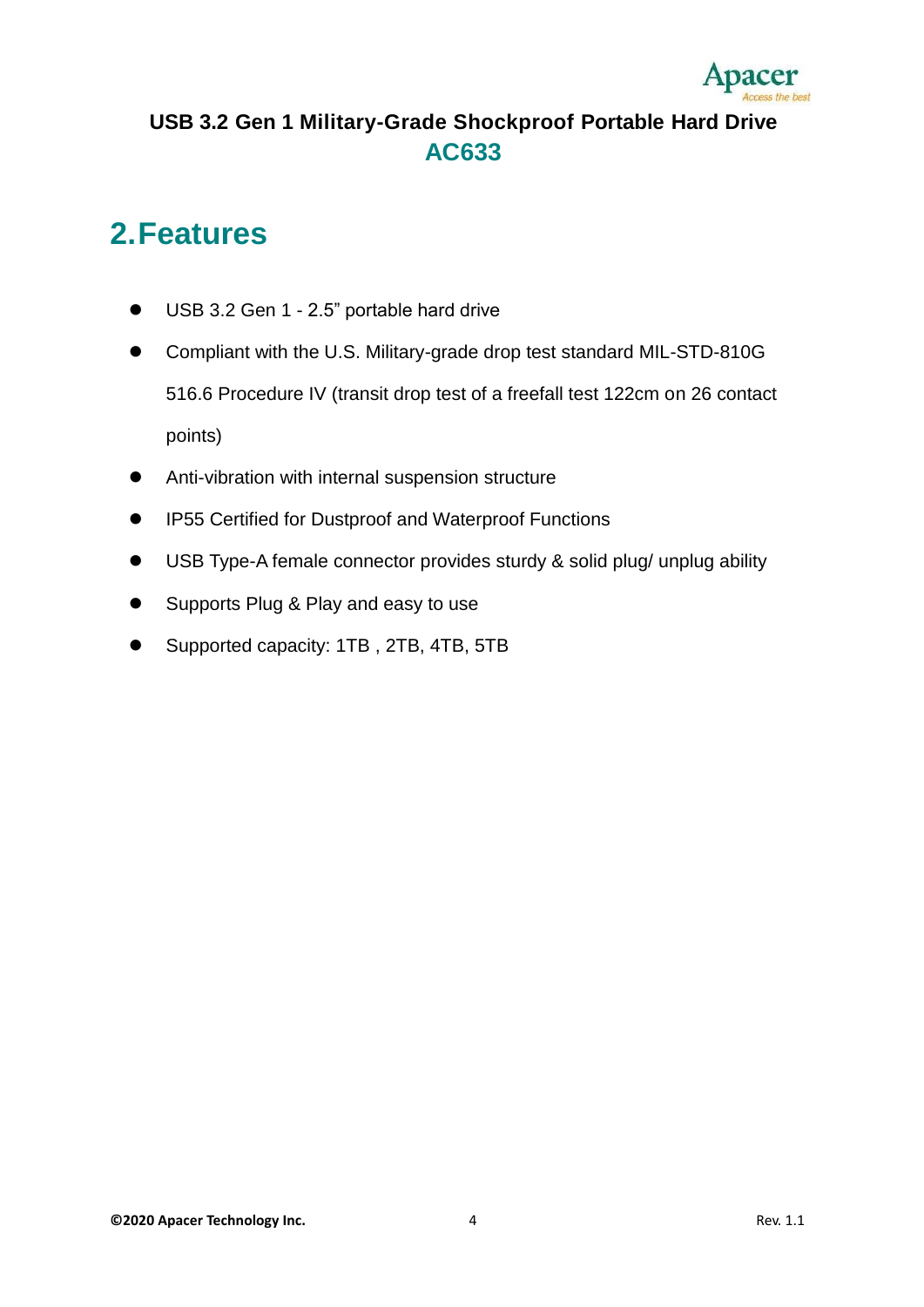

# <span id="page-4-0"></span>**3.Dimensions**

 $\blacksquare$  1TB / 2TB

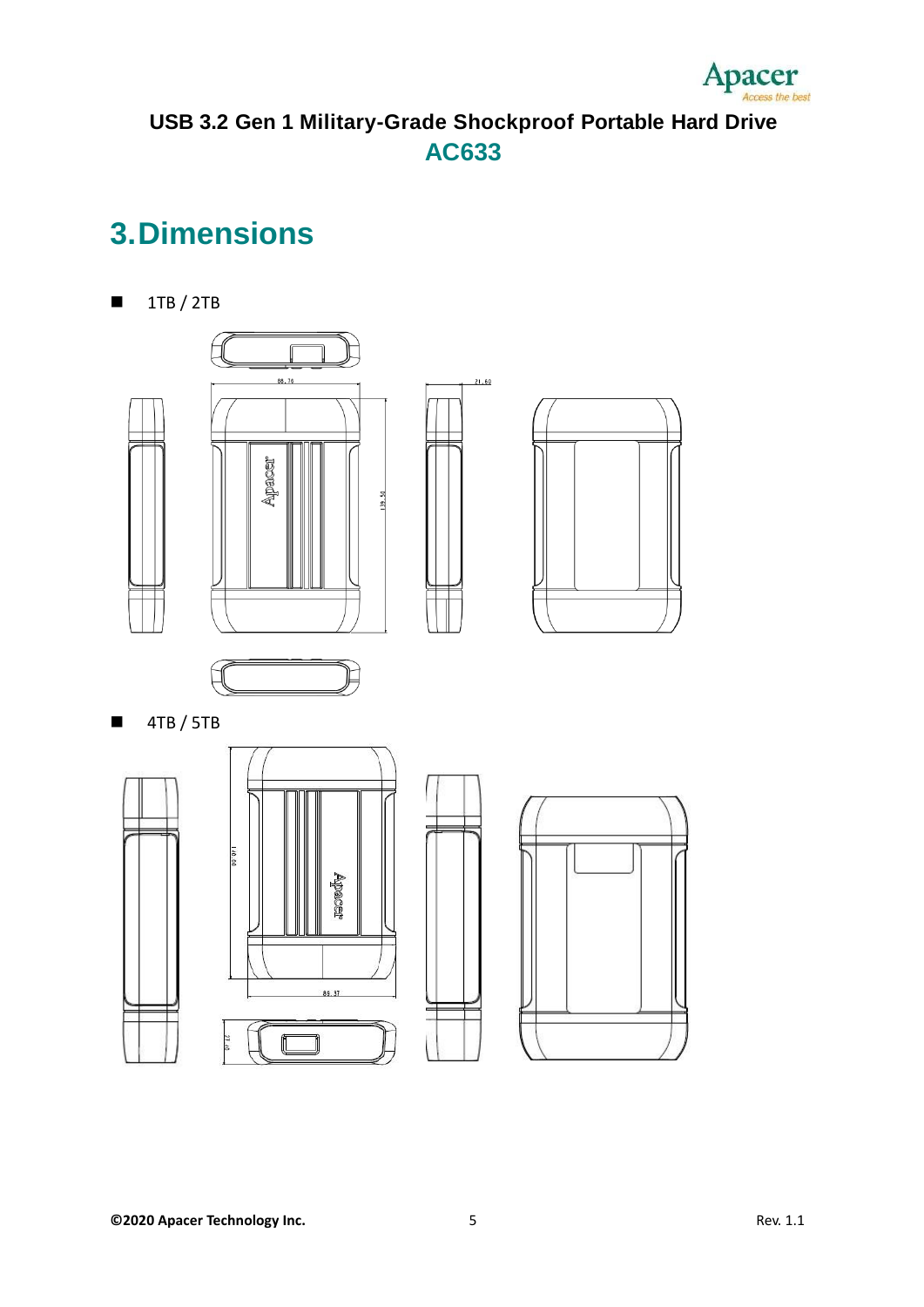

# <span id="page-5-0"></span>**4.Product Specifications**

m.

| <b>Color</b>                       | Power Red X Tough Black, Speedy Blue X Tough Black,<br>Energetic Yellow X Tough Black                                        |
|------------------------------------|------------------------------------------------------------------------------------------------------------------------------|
| <b>Capacity</b>                    | 1TB / 2TB / 4TB / 5TB                                                                                                        |
| <b>Material</b>                    | Rubber / Plastic                                                                                                             |
| <b>HDD</b><br><b>Interface</b>     | 2.5 " SATA HDD                                                                                                               |
| <b>Interface</b>                   | SuperSpeed USB 3.2 Gen1 (USB 3.0) and backward compatible<br>with USB 2.0                                                    |
| <b>Power</b><br><b>Supply</b>      | USB bus powered; No external power required                                                                                  |
| <b>Systems</b><br><b>Supported</b> | Windows 10/8.1/8/7/XP, Mac OS 10.4.X or above, Linux Kernel<br>2.6.X or above                                                |
| <b>Transfer</b><br>Rate            | SuperSpeed up to 5Gbps for USB 3.2 Gen 1<br>$\blacksquare$<br>Hi-Speed up to 480Mbps for USB 2.0<br>$\overline{\phantom{a}}$ |
| <b>Dimensions</b>                  | (L)139.5 x (W)88.36 x (H)21.6 mm (1TB / 2TB)<br>(L) 140x (W)89.37 x (H)27.4 mm (4TB / 5TB)                                   |
| Weight                             | 269g (1TB / 2TB)<br>374g (4TB / 5TB)                                                                                         |
| <b>Certificate</b>                 | CE, FCC, BSMI, RCM                                                                                                           |
| <b>Accessory</b>                   | <b>USB Cable</b>                                                                                                             |
| <b>Warranty</b>                    | 3<br>Years                                                                                                                   |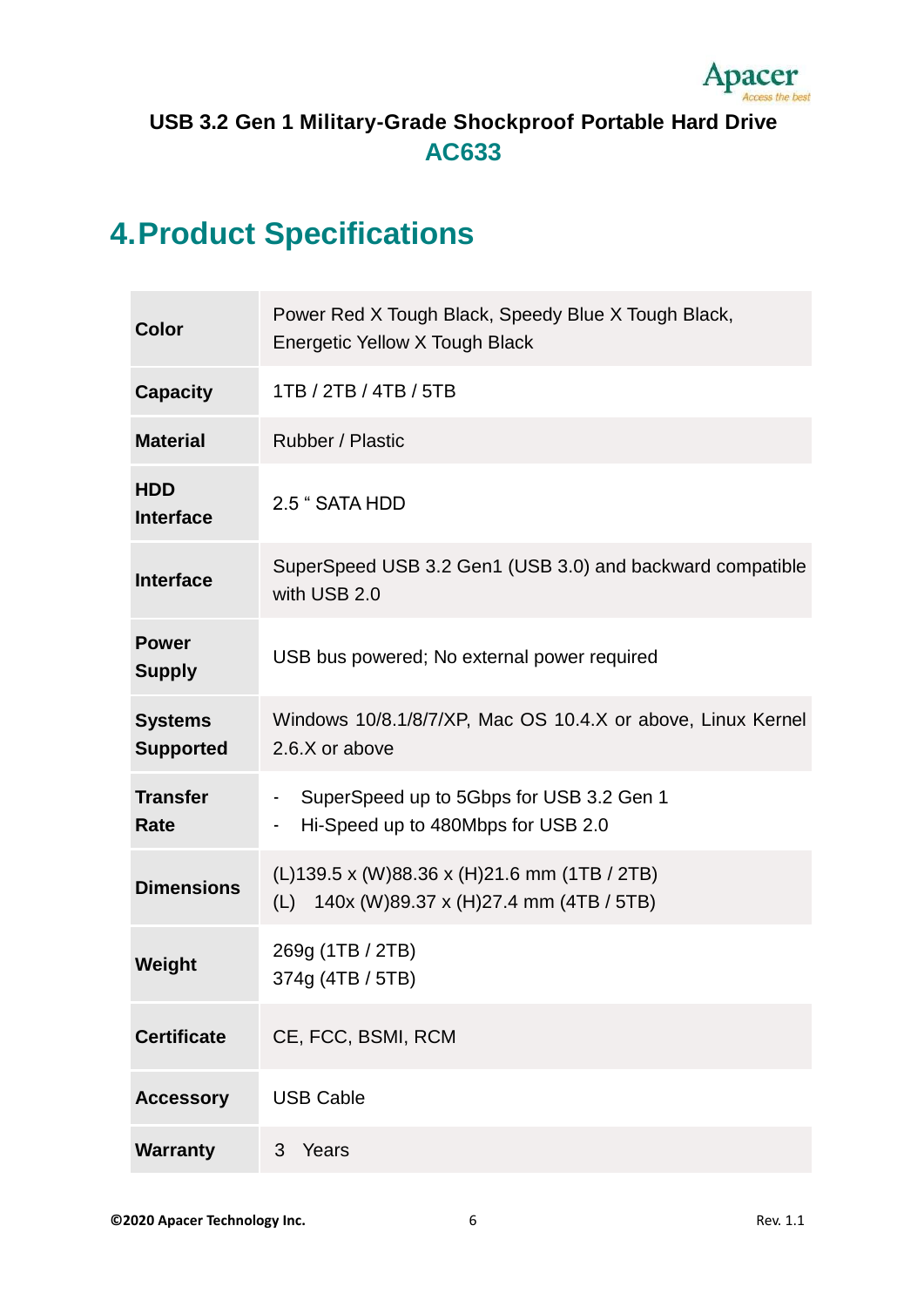

## <span id="page-6-0"></span>**5.Notice**

- This drive is preformatted as a single partition in NTFS file system for compatibility with all updated Windows OS. If you want to use the drive under other operating systems, please reformat the drive first.

### <span id="page-6-1"></span>**6.Service**

3-year warranty RMA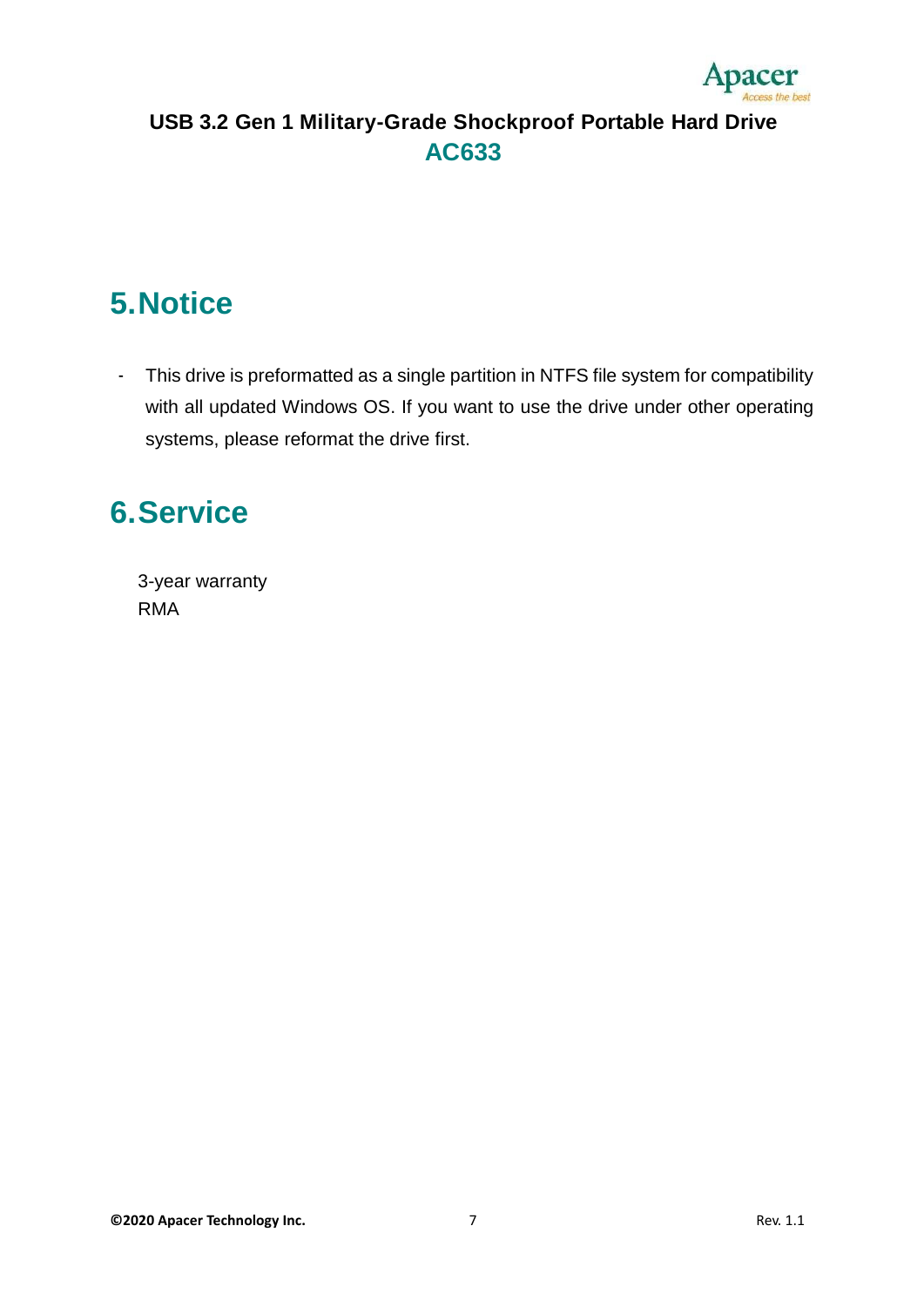

# <span id="page-7-0"></span>**Revision History**

| <b>Version</b> | <b>Description</b>                                           | <b>Date</b> |
|----------------|--------------------------------------------------------------|-------------|
| 1.0            | <b>Official Release</b>                                      | 2/3/2018    |
| 1.1            | - Change USB 3.1 Gen 1 to USB 3.2 Gen 1<br>- Add $4TB / 5TB$ | 20/04/2020  |